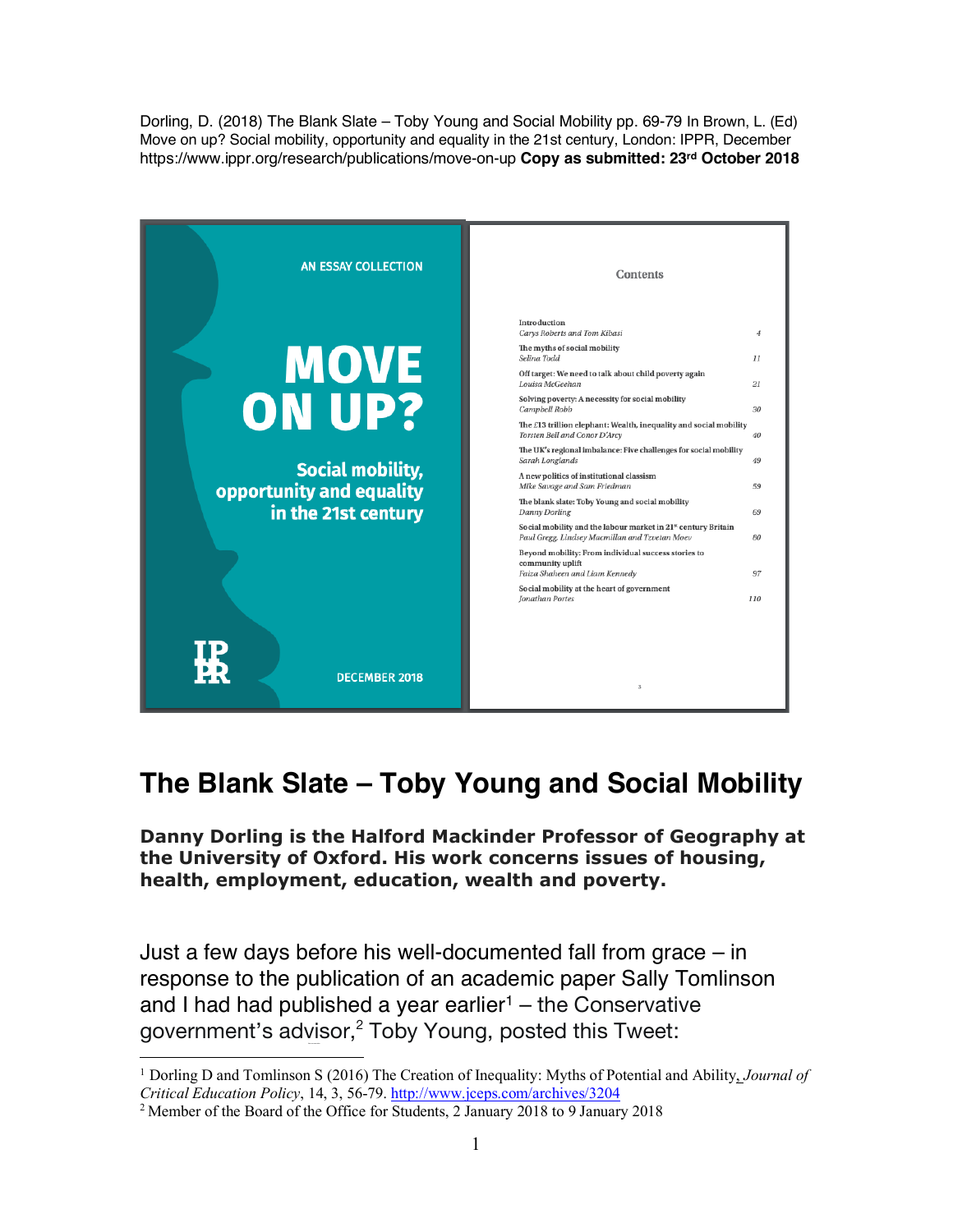

**Toby Young** @toadmeister24 Dec 2017 Replying to Wow! Didn't know about the Danny Dorling paper. Incredible how robust the myth of the Blank Slate is!

**1 reply 0 reTweets 3 likes 1 3** https://twitter.com/toadmeister/status/944958537809186818

Three people liked it. A few days later Toby was spending his Christmas holidays desperately deleting thousands of his Tweets,<sup>3</sup> but he left this one up, maybe for posterity.<sup>4</sup>

The blank slate is the idea that children are all born alike. They are slates just waiting to be written upon and what they go on to do is almost entirely a product of how they are brought up rather than their inherent nature.

Toby's argument is that children are born with greatly varying potentials due to their differing genetic endowments. He suggests that only a few can go on to be great and the Toby Young view of social mobility is that education should be used to identify those few who have the potential within them to be hugely able, who have within them the genes for great cleverness. This short article is about why Toby and those who agree with Toby are wrong.

All slates are, of course, different. Blank slates, like newborn babies, may look very similar, but within them the grain always varies slightly. Of course, some babies are male and others female, some are more brown and others pink, but they are all human babies and few people today would try to argue that these different varieties have greatly differing potentials. No two slates are ever exactly identical. The shale they are made from varies. Cut two slates from the very

<sup>&</sup>lt;sup>3</sup> Cowburn A (2018) Independent, 3 January. https://www.independent.co.uk/news/uk/politics/toby-youngtwitter-delete-tweets-universities-regulator-appointment-ofs-office-for-students-a8139841.html

<sup>4</sup> https://twitter.com/toadmeister/status/944958537809186818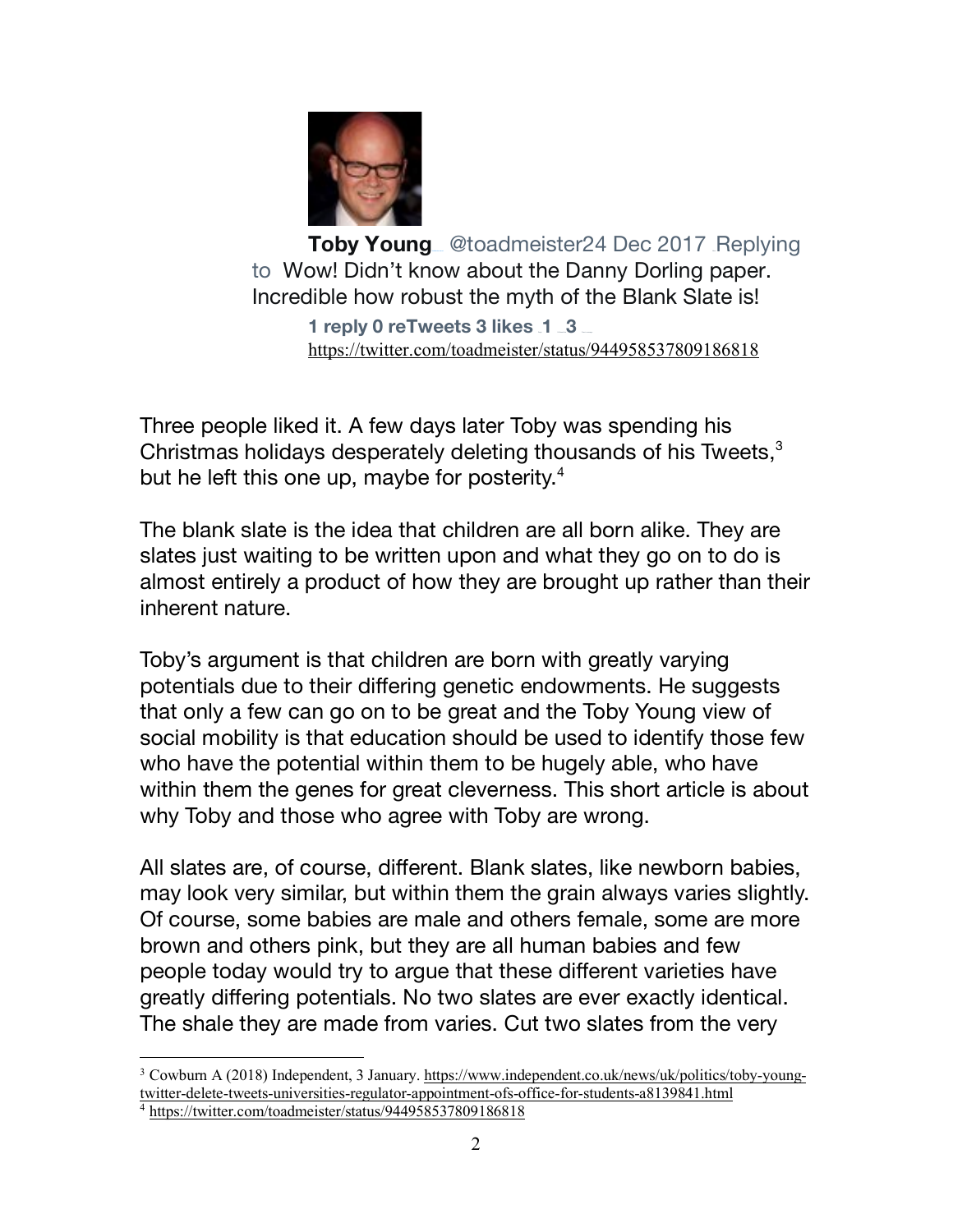same piece of rock and they will look identical, like identical twins; but, even then, the way they have been cut and how they are later transported will alter them.

Toby didn't mention my co-author, Sally, but it would have helped him to know that she knows a thing or two about potential and meritocracy. Sally Tomlinson was a very good friend of Toby's father, Lord Michael Young. She was a Council member of ACE, the Advisory Centre for Education, one of the many organisations started by Michael. She was Chair of ACE in 1993 and a member of Michael's Education Extra – a Learning from Experience Trust from 1992 to 1999.

Sally often talked with Michael about how one's children turn out. Michael wrote the 1945 Labour party manifesto 'Let us Face the Future and, in the Guardian on 29 June 2001 Michael Young, under the headline 'Down with meritocracy'<sup>5</sup> explained: 'I have been sadly disappointed by my 1958 book, 'The rise of the meritocracy'. I coined a word which has gone into general circulation, especially in the USA and most recently found a prominent place in the speeches of Mr Blair. The book was a satire, meant to be a warning ... it is good sense to appoint people to jobs on their merit. It is the opposite when those judged to have merit of a particular kind harden into a new social class without room for others. … '.

Michael Young continued: 'a social revolution has been accomplished by harnessing schools and universities to the task of sieving people according the education's narrow band of values... in the new social environment the rich and powerful have been doing mighty well for themselves. …. General inequality has become more grievous with every year that passes and without a bleat from the party who once spoke up so trenchantly for greater equality'. Michael died in 2002. Were he alive today he would see that the Labour party does not just bleat, but now loudly proclaims the case for greater equality, and not just of opportunity, but of respect, rights and understanding.

 <sup>5</sup> https://www.theguardian.com/politics/2001/jun/29/comment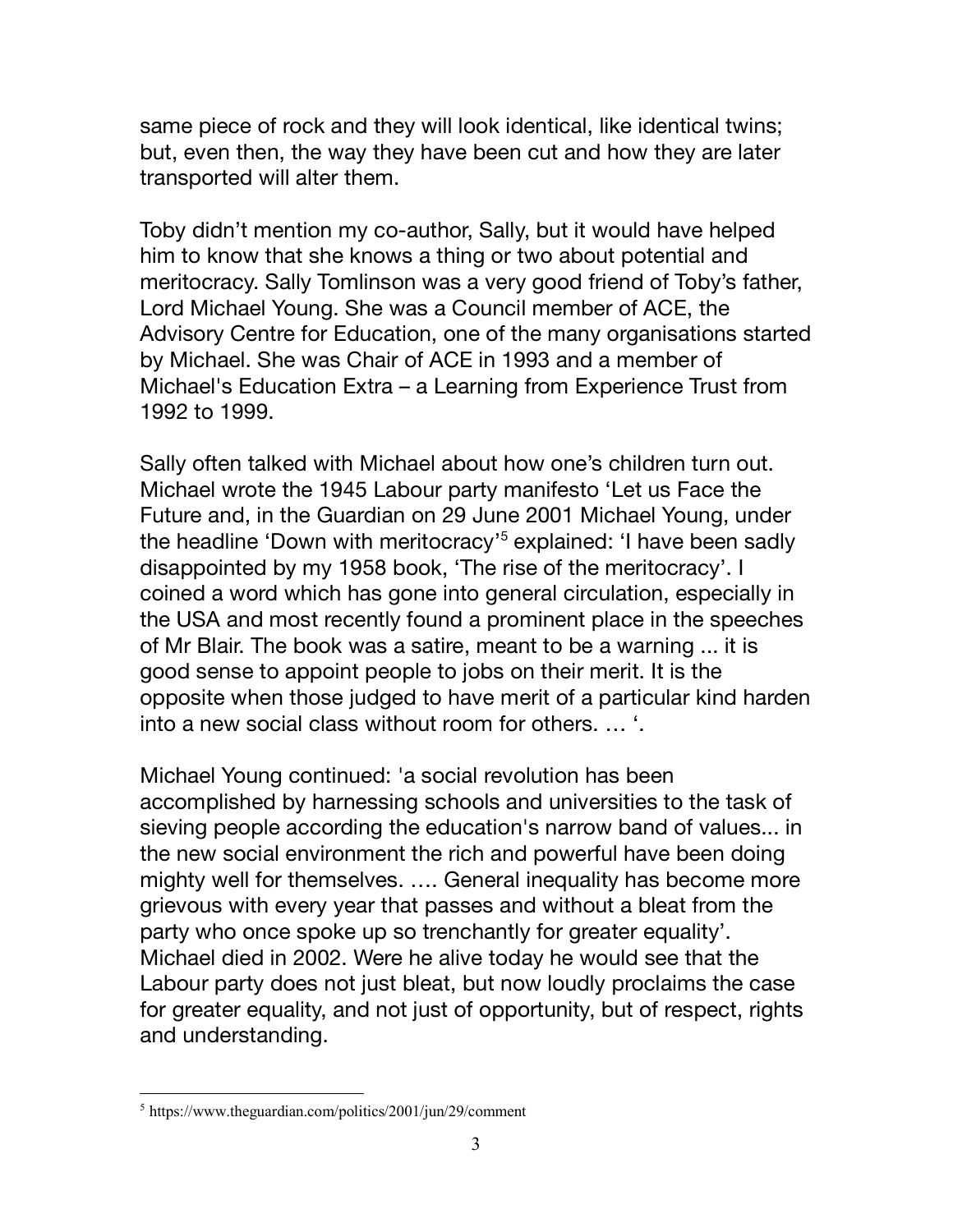In that 2016 article, Sally Tomlinson<sup>6</sup> and I explained how the idea of great inherent differences between children dates back to Plato and his belief in golden children. Plato thought that others, those unlike him, were silver, iron or brass children, destined to be farmers and craftsmen, not philosophers – and that you should 'breed according to your kind'. We know now that Plato's guesses were wrong.

Sally and I explained in the paper that Toby disliked so much, how the differences between the average level of ability at mathematics between nation-states could not be explained by genes but had to be due to the different nature of their differing societies and educational systems. We went on to show that young adults in the US, UK and Ireland, were worst amongst the citizens of affluent countries at problem solving; whereas those in Sweden, Finland, South Korea and Japan did best. We plotted the home post codes of students who secured a place at Oxford University and suggested these were not the home locations of the special 'golden children', but far better reflected wealth. We explained that geneticists know that 'Genes only matter greatly when everything else matters hardly at all' and that in 2015 they calculated that 'raw parent-child correlations in education may reflect one-sixth genetic transmission and five-sixths social inheritance' 7 . We showed how people like Dominic Cummings believed the very opposite but had been misled. We went on to say a lot more than that, but we suspect Toby read little of it before he Tweeted – perhaps he does not have the genes for diligence?<sup>8</sup>

Only within the last decade have we had access to genome-wide studies. These suggest that our inherent variation in nerdiness only explains up to 3.4% of the differences between people in terms of

 <sup>6</sup> The article has since then been greatly expanded into a book: Danny Dorling and Sally Tomlinson (2019) Rule Britannia: From Brexit to the end of empire, London: Biteback, to be published January 15th 2019.

<sup>7</sup> Conley D, Domingue B W, Cesarini D, Dawes C, Rietveld C A and Boardman J D (2015) 'Is the Effect of Parental Education on Off-spring Biased or Moderated by Genotype?' *Sociological Science 2*: 82-105p. 82

<sup>8</sup> To paraphrase from Dr Seuss's epic tale, *The Cat in the Hat*, 'Sally and I did not know what to say. Should we tell Toby, the things that we now know today?' – As the good Dr said: it is fun to have fun. But you have to know how. Toby sometimes teases, he may think he pleases, but it is the antithesis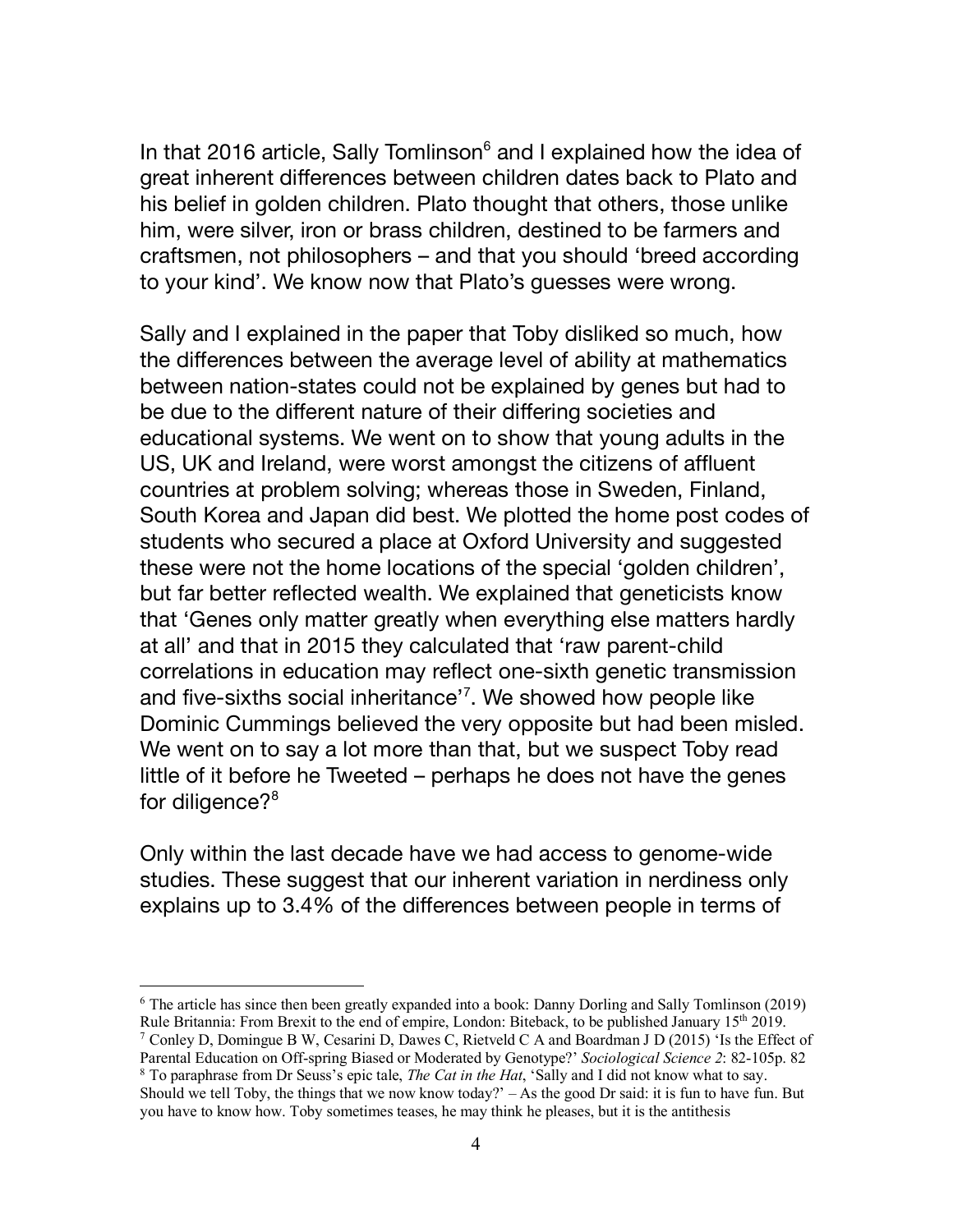mathematical ability.<sup>9</sup> In 2010 this research revealed that for measured English ability for children aged 11–14 the genome-wide association is similarly very small, or as the researchers themselves stated: 'Put another way, these differences approximate to a tenth of that seen across the sexes for performance in English at this age'. We know that nowadays girls tend to be much better than boys, on average, at these particular ages. Children with what appeared to be a special genetic advantage in English had, on average, only a very small greater natural affinity.<sup>10</sup>

We now know that the idea of using an exam at age 11 to try to identify children with such tiny additional traits for nerdiness, is futile. The inherent differences between our children are just too narrow, never mind all the other disadvantages that come from separating children from each other at such an early age into separate schools by 'ability' and labelling a few as clever and most as stupid.

If you are older than me, or were unlucky enough to have grown up in an English county that preserved the 11-plus and were forced to take that test, at least you now know that if you failed the test, this tells us almost nothing about your inability. If you passed it, in the vast majority of cases, that was because you were coached, or it was due to your upbringing and social advantages. The testers did not actually discover something special in you. Ignore the IQ score you were given as a child. It is no great measurement of achievement and neither should you treat it as a curse.

Attempting to unlock the hidden potential in children is a futile exercise as almost all children have great potential. And almost all of us are very capable of being stupid. Toby has gone out of his way to help demonstrate this over the course of his long series of careers. There are no golden children. Social mobility cannot be about allowing those with the potential to do best to rise to the top, because that group, the golden children, do not exist.

 <sup>9</sup> Docherty S J, Davies O <sup>S</sup> P, Kovas Y et al. (2010) 'A genome-wide association study identifies multiple loci associated with mathematical ability and disability'. *Genes Brain and Behaviour*, 9:234–47 <sup>10</sup> For a much longer explanation see Dorling D (2015) G is for Genes*, International Journal of Epidemiology*, 44, 1, 374-378. https://academic.oup.com/ije/article/44/1/374/655644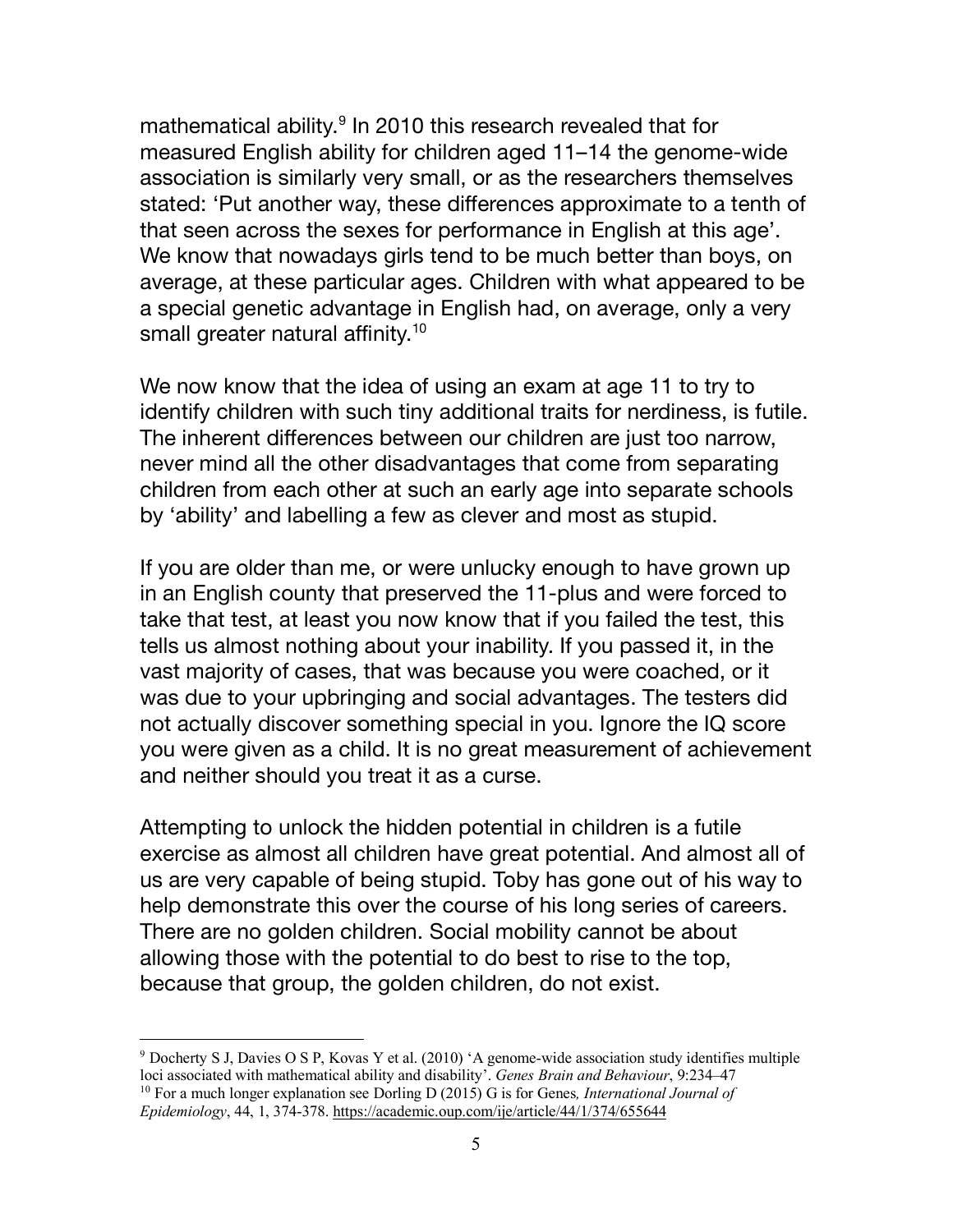Social mobility, if it is to serve any useful purpose, has to be about allowing people not to be constrained by circumstance and not to have to follow in the footsteps of their parents. Who would want to constrain the child of a banker to being a banker? How cruel would that be?

I joke! But in a society with low social mobility, those in the wealthiest brackets of that society are almost as limited as those from the poorest backgrounds. This is in their choice of what they might in future do, who they might meet, marry or otherwise pair up with, what jobs they might do and which neighbourhoods they might live in. Both groups are also much more likely to fear and misunderstand each other, especially when compared to people who have had the good fortune to grow up in more economically equitable and hence more socially mobile societies.

Education matters. The education system in Germany actually reduces social mobility a little in that otherwise much more equitable country. In contrast, at least as of the year 2008 when the data used in the graphic below was collected, the comprehensive education school system that covered most of the UK slightly reduced the otherwise very high levels of social immobility that come with living in such an economically unequal country as is the UK (see Figure 1).<sup>11</sup> The UK has the widest income inequalities of any large country in Europe – on a par with Russia (which has a land mass that is mainly not in Europe).

Economic inequality matters far more than education when it comes to determining levels of social mobility. In countries with very wide income inequalities, most parents at the top try desperately and constantly to ensure that their children will not drop out of their wealth bracket. This is entirely understandable. Most will do almost everything they can to ensure that their own children will not be trying to get by on two or three times less than they had. However, in

 $11$  Dorling D and Hennig B D (2010) 'Angles, Saxons, Inequality, and Educational Mobility in England and Germany', *Social Europe Journal*, contribution to 2010 online debate, 17 March.

https://www.socialeurope.eu/angles-saxons-inequality-and-educational-mobility-in-england-and-germany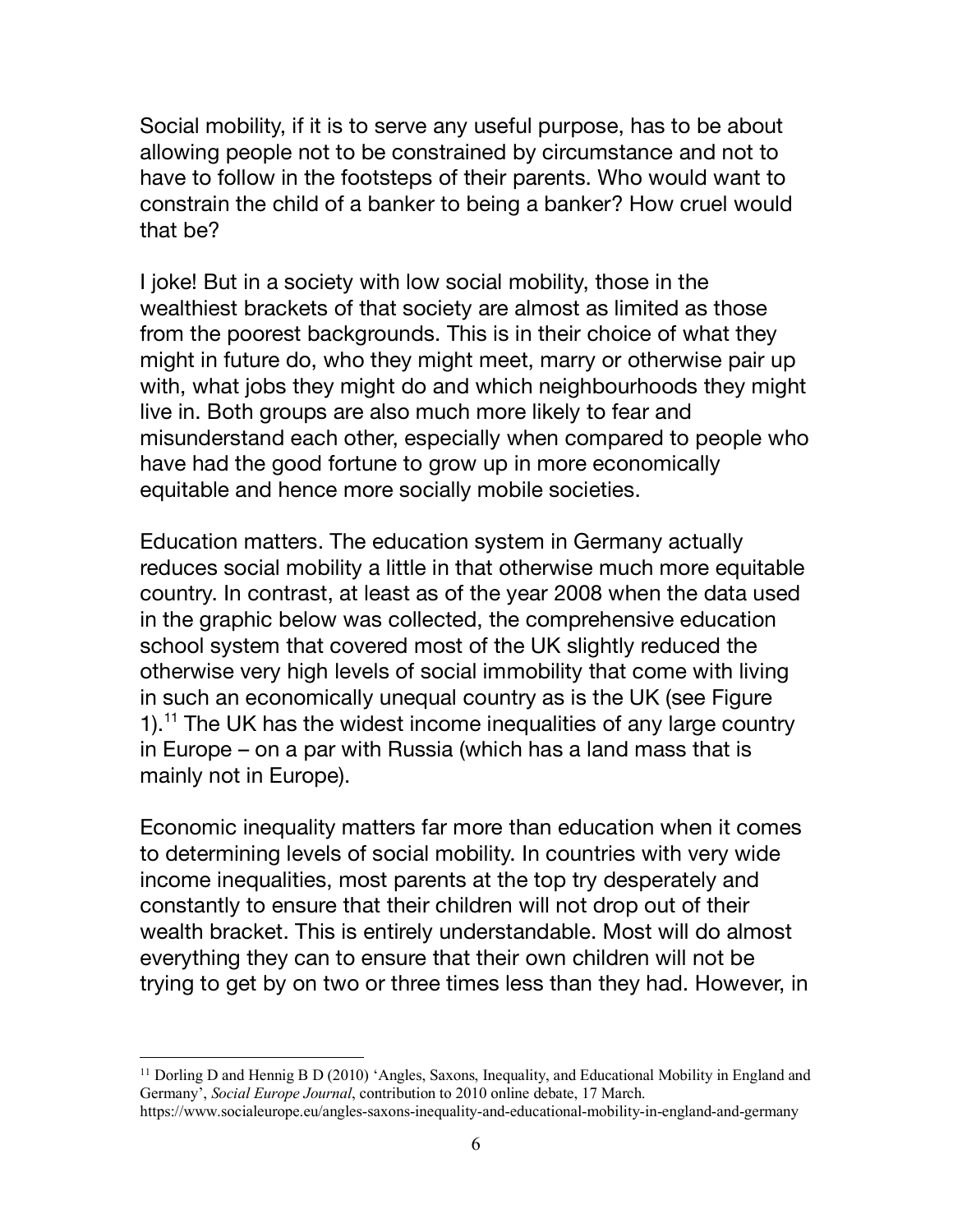doing this, they cut off the rungs of the ladders that other might have climbed.



*https://www.socialeurope.eu/angles-saxons-inequality-and-educational-mobility-in-englandand-germany*

## **The unfair advantage**

Genetic information is very useful. It can be used to discover that, regardless of any inherent cognitive ability, higher ability children from disadvantaged backgrounds are disproportionately less likely to attain good grades at examinations in the UK, compared to children from more socially advantaged backgrounds. In addition, systems operate to add to this inequality as children in fee-paying secondary schools outperform their state secondary school counterparts regardless of ability (both the small amount that is inherent and all that later attained).<sup>12</sup>

<sup>&</sup>lt;sup>12</sup> Morris T, Dorling D and Davey Smith G (2016) 'How well can we predict educational outcomes? Examining the roles of cognitive ability and social position in educational attainment', *Contemporary Social Science*, 11, 2/3, 154-168. https://www.tandfonline.com/doi/full/10.1080/21582041.2016.1138502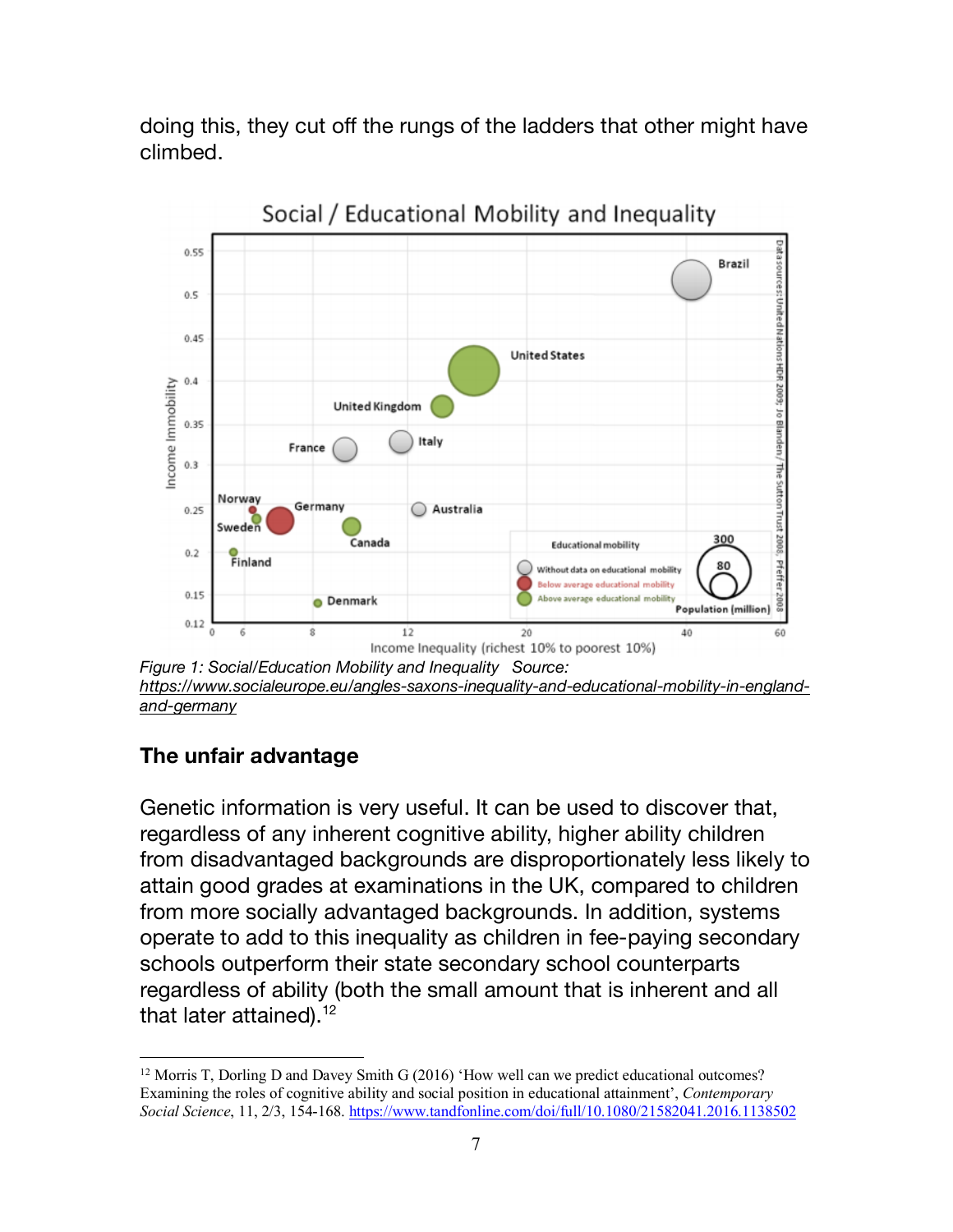Furthermore, we can use genetic information to discover that it does not make sense to try to judge which teachers are doing better than others through the use of so-called 'value-added measures'. We find that genetic endowment does appear to contribute a small amount to value-added measures that additionally control for background characteristics. In other words, we find that some children may be more receptive, more easy to teach, than others. Furthermore, we find that 'value-added measures built from teacher rated ability have higher heritability than those built from exam scores'.<sup>13</sup> In others words, the genes of children can be used to predict what teachers think of their ability much more than any actual ability each child has. As yet, we do not know why this is. It could be that teachers are biased towards thinking that children who look a certain way, or who are more subservient and less cheeky, or a myriad of other possibilities – are more clever. At present we just know it is this way.

Everything is effected by our genes. If all else is made equal then genes become all that matters. For instance, in a world without tobacco, genes would be key to determining who dies of lung cancer. When it comes to who benefits from potentially good or bad teaching, it is hardly surprising that some children might better soak up conventional classroom teaching and some might be more resilient to such an environment than others, but taught in another less conventional way other groups of children might prosper better. Some children are more compliant, so trying to measure valueadded has problems that can only be revealed by genome-wide analysis. We, in the UK, would do much better to teach more like they do in Finland, and try to measure both pupils and teachers less. The measurements can be greatly biased.

In a summary of this very recent work, two of its authors explained that 'our results demonstrate that some value-added measures may not be robust to genetic differences between students, particularly

 $<sup>13</sup>$  Morris T, Davies N, Dorling D, Richmond R and Davey Smith G (forthcoming) 'Examining the genetic</sup> influences on educational attainment and the validity of value-added measures of progress', *British Educational Research Journal*, accepted 10 July 2018 and first published online. https://www.biorxiv.org/content/early/2018/01/03/233635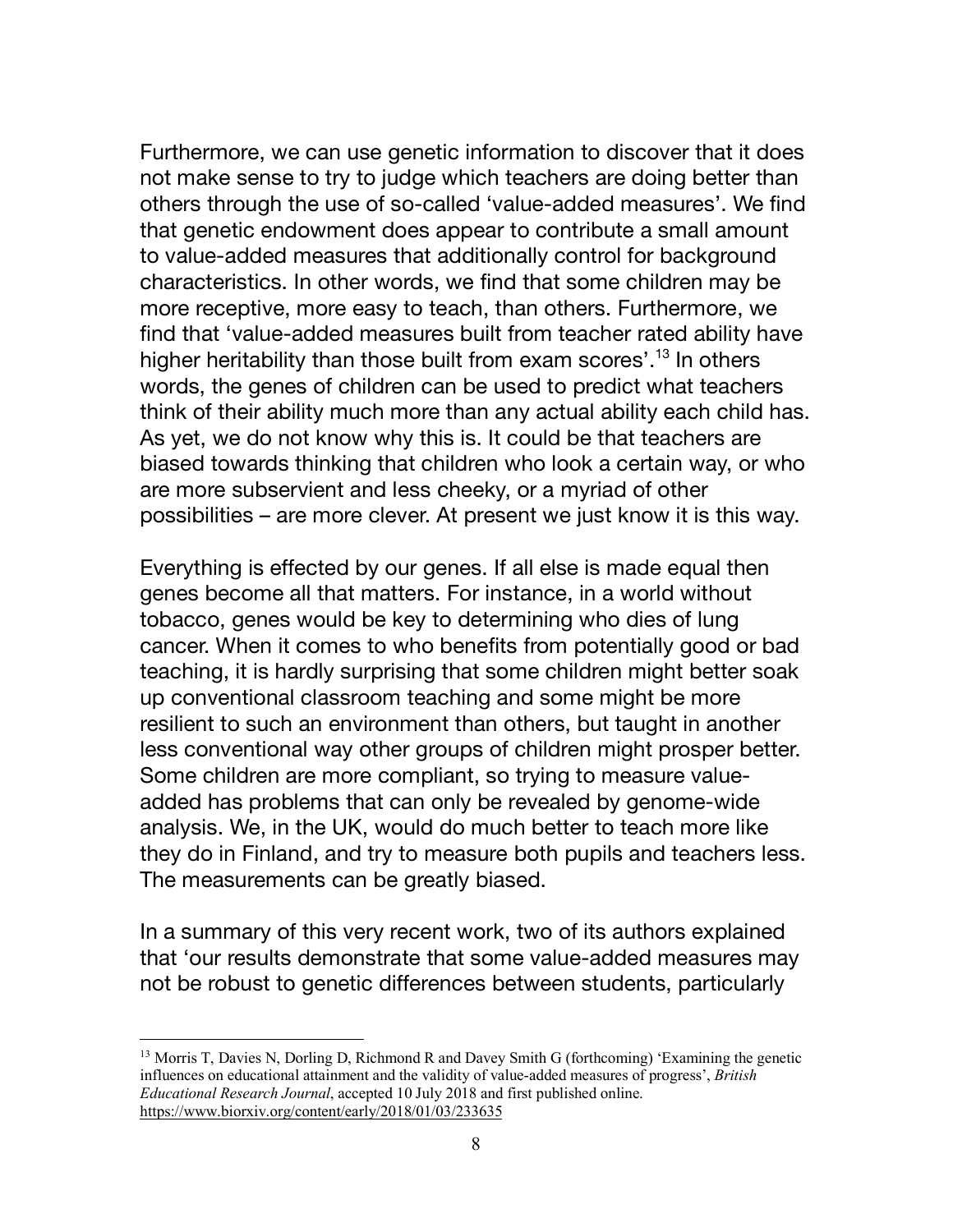when calculated from teacher-reported ability'.<sup>14</sup> You can think of this (if it helps) as the 'pretty nose' effect – one of the huge number of possible ways in which genes may interact with valued-added measures. Teachers say that – nose shape being genetically influenced – a child with a prettier nose is more able. We know form a huge amount of research that white teachers often underestimate the ability of black pupils when asked to assess them, the pupils almost always doing better in actual examinations (on average) than predicted. Given such an obvious finding, there must be a huge number of other far less obvious implicit biases at play effecting everything from the outcomes of all job interviews, to who receives attention first when two students put up their hands at the same time.

Children are not blank slates, but they are so close to being so when it comes to their capacity to learn and be influenced that we would do well to treat them as such. Ironically the most recent study to help reveal this is one in which Toby Young himself was an author. In a paper published on 23 March 2018, Toby Young and his colleagues suggested that 'We found substantial mean genetic differences between students of different school types: students in non-selective schools had lower EduYears GPS compared to those in grammar  $(d=0.41)$  and private schools  $(d=0.37)$ .<sup>15</sup>

In other words, they were saying that they thought they had found that children who attended private schools in England were simply genetically more able, advantaged from birth in a way that could not be modified. What Toby and his colleagues appeared not to have realised, was that the key qualification for attending a private school is that your parents are wealthy enough to be able to pay the fees. Some private schools have entrance tests, but an equal (and in many ways opposite) number do not. Those private schools largely exist to

<sup>&</sup>lt;sup>14</sup> Morris T and Davies N (2018) 'Do value-added measures of school and teacher performance reflect genetic differences between students?' The BERA Blog. https://www.bera.ac.uk/blog/do-value-addedmeasures-of-school-and-teacher-performance-reflect-genetic-differences-between-students

<sup>15</sup> Smith-Woolley E, Pingault, J B, Selzam S, Rimfeld K, Krapohl E, von Stumm S, Asbury K, Dale P S, Young T, Allen R, Kovas Y and Plomin, R (2018) 'Differences in exam performance between pupils attending selective and non-selective schools mirror the genetic differences between them', *Nature Partner Journals: Science of Learning*, 3. https://www.nature.com/articles/s41539-018-0019-8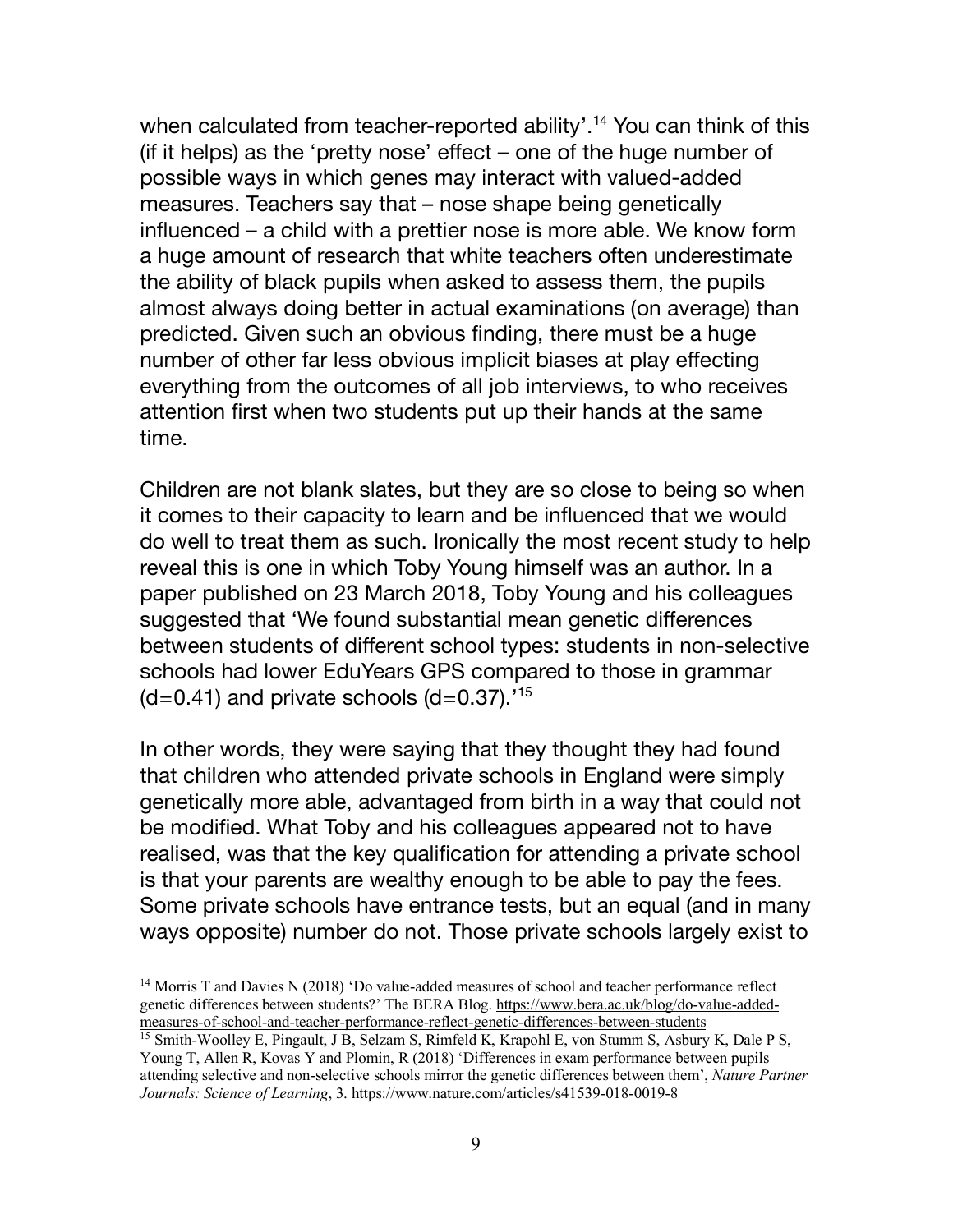take the children of the affluent who fail such tests. Whatever the 'EduYear genome-wide polygenic score (GPS)' Toby and his colleagues were measuring was, it was not about being especially smart or quick or clever. It is possible it might be associated with being acquisitive. The one thing the parents of these children tended to have in common was that they had acquired greater wealth and income than most other people.

The most interesting part of Toby Young and his colleagues' 2018 paper was in the supplementary material which is available online.<sup>16</sup> In the supplementary material the authors report that they found no genetic disadvantage associated with attending a secondary modern school in those counties of England that still have such schools. In other words, whatever they have found, it is not about any genes to do with being worse at passing the 11-plus.

None of this would matter much if one of the authors of the supplementary material was not listed as Tim Leunig, the former Chief Scientific Adviser at the Department for Education during Michael Gove's tenure, and current Scientific Advisor in the Department of the Environment, which Gove now leads. Interestingly Tim's name did not appear as an author of the main paper alongside Toby's – but they had been working together on the data. It would be interesting to know why Tim was an author of the supplementary material on this paper, but not the paper itself. I have never seen that happen before with an academic paper, it is not good practise but hopefully is indicates that Tim Leunig, who is a very astute civil servant, may have been having doubts as to the usefulness of going down this particular road of agreeing with Toby Young's ideas about genes.

 <sup>16</sup> https://www.nature.com/articles/s41539-018-0019-8 - Sec22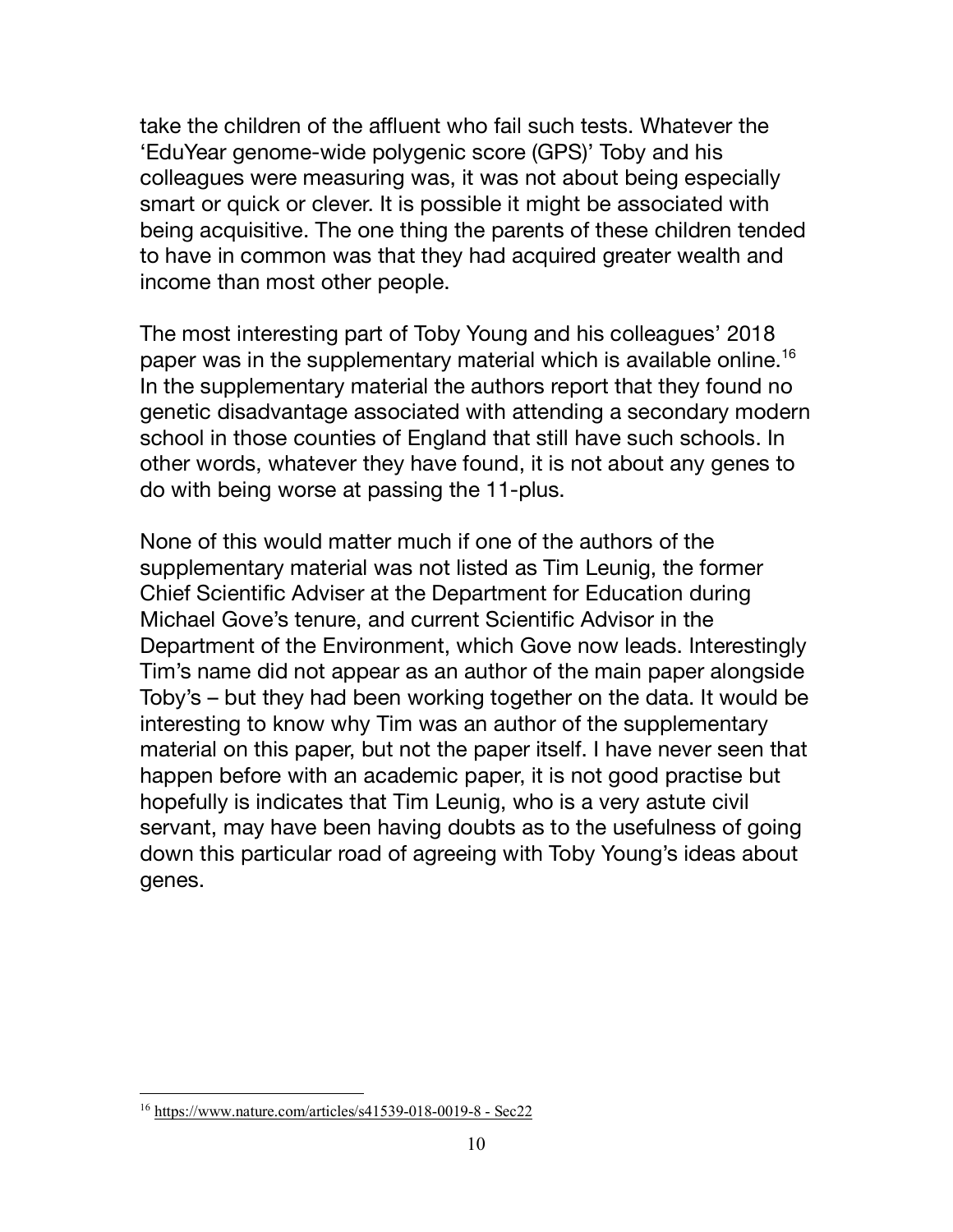## **Looks (and Prejudice) Matter**

Genome-wide analysis has largely rendered twin research obsolete. It suggests that the findings of twin-studies tend to magnify the small actual differences in personality between us that can be attributed to our genes by as much as a factor of ten.<sup>17</sup> However, in 2013 a paper was published that studied twins in a different way. It included twins who were brought up assuming they were identical, but later (genetically) found not to be (they were dizygotic or DZ), and the opposite, twins thought to be not identical, but who technically were (they were monozygotic or MZ).

Those incorrectly thought to be identical, started with very similar birth weights and ended with very similar heights and weights. What was interesting was that the assessment of their academic ability, using the US cumulative high school grade point average, was equally highly correlated as that for twins correctly thought to be identical.

What twin studies often actually reveal is that similarly looking children have similar outcomes in life, especially if they are born at the same time and place (as all twins are). They do not reveal that some people are genetically superior to others in overall ability. But rather that we live in societies that have strong prejudices over how people are treated based simply on looks and first impressions, and on characteristics such as being more extrovert or more impatient. This paper was the first because, as its authors said, 'we are the first to apply the misclassified twins approach to a recent sample with accurate genetic zygosity information for all twins'.18

Until genome-wide analysis became possible, which has only been in very recent years, it was possible to argue that there were gold, silver, iron and brass children and that they needed to be identified

```
https://scholar.princeton.edu/dconley/publications/heritability-and-equal-environments-assumption-
evidence-multiple-samples
```
<sup>&</sup>lt;sup>17</sup> Dorling, D. (2018) Review: Robert Plomin: Blueprint: How DNA makes us who we are, Times Higher, November (forthcoming).

<sup>&</sup>lt;sup>18</sup> Conley D, Rauscher E, Dawes C, Magnusson P K E and Siegal M L (2013) 'Heritability and the equal environment assumption: evidence from multiple samples of misclassified twins', *Behaviour Genetics*, 43, 5, pp. 415–26. http://link.springer.com/article/10.1007/s10519-013-9602-1 and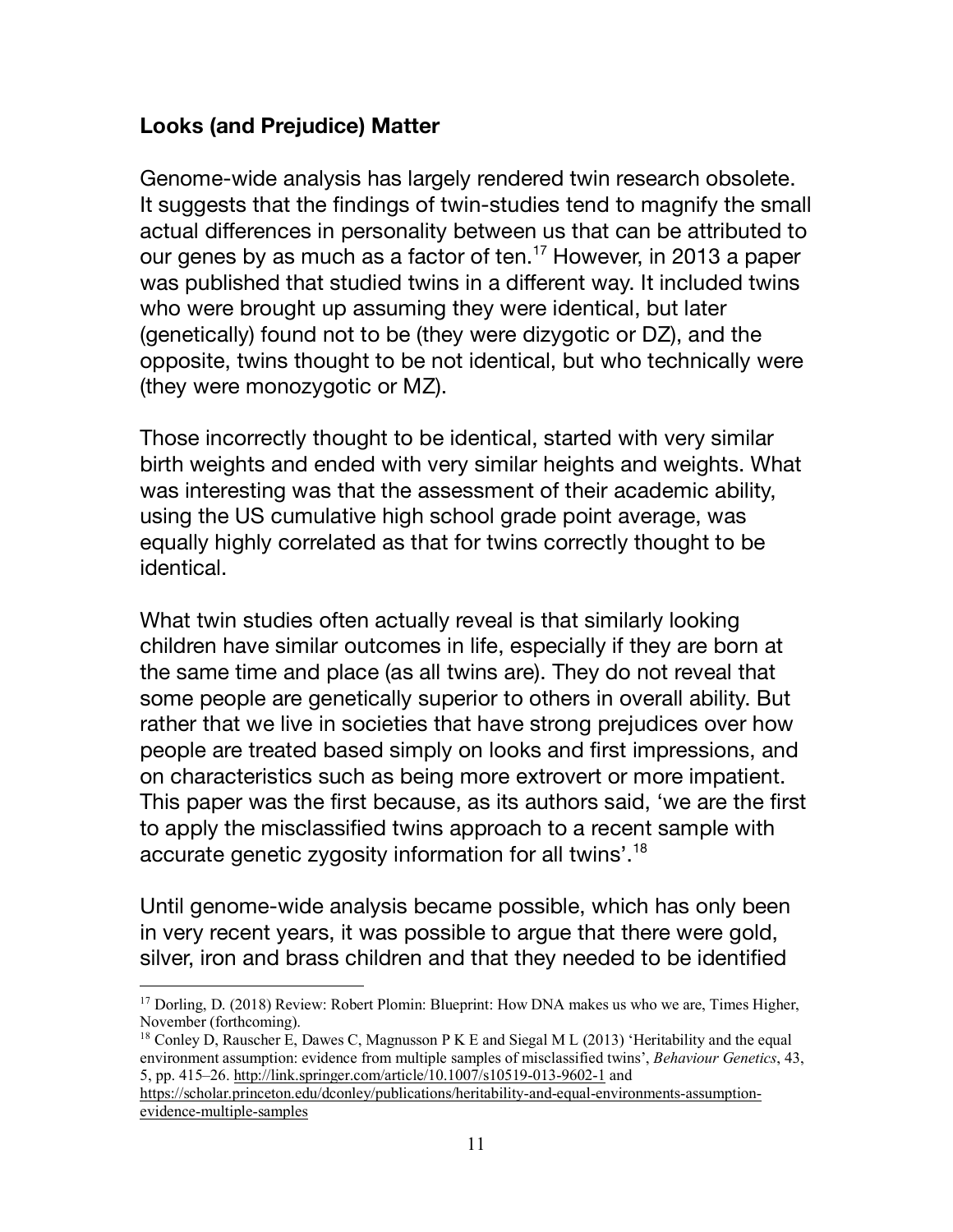and separately educated,. Social mobility was seen as the process of identifying golden children born to brass parents and propelling them upwards. Now we know all that to be deeply flawed rubbish. We are all slates of one kind or another. We are born very blank and incredibly plastic, able to be moulded into a very wide variety of forms. Growing up in a society where this truth is not widely understood is a terrible misfortune. It is time we rectified this particular error. We should thank Toby for his help in all this.<sup>19</sup>

Finally, we should remember that because of Britain's unique history and remarkable class divides, a strong eugenic streak runs through every political party, including the Labour party. The original Clause IV of the Labour party, drafted in 1917 and accepted in 1918, began with the words: 'To secure for the workers by hand or by brain the full fruits of their industry…'. It thus included a eugenic distinction between two types of worker, which was hardly surprising as Sidney Webb, its author, was known to be a eugenicist, as were so many leading thinkers of that time. However, that tradition was not altered by Tony Blair when his new clause IV was adopted in 1995 with its promise 'to create for each of us the means to realise our true potential'. We now know just how little those true potentials vary and thus that a concern about variance in potential is unfounded. When that clause comes to be rewritten again, whenever that is, it will be rewritten in the light of what we now know, and all that we are about to learn, about the incredible potential to be found in almost all of us to be so much better than we currently are, when set free from today's constraints and prejudices. The implications for social mobility, for patrician politics, for elite universities, and for society as a whole are profound. We now know that there are not just a few among us who have within them the true potential to be truly great, to be great leaders, steering society with their great minds. We

 $19$  I don't wish to be mean to Toby. I do believe he has the potential within him to come round to another way of thinking. I'll end with the immortal words of Dr Seuss (from Oh! The Places You'll Go!):

You have brains in your head. You have feet in your shoes. You can steer yourself any direction you choose. You're on your own. And you know what you know. And YOU are the one who'll decide where to go